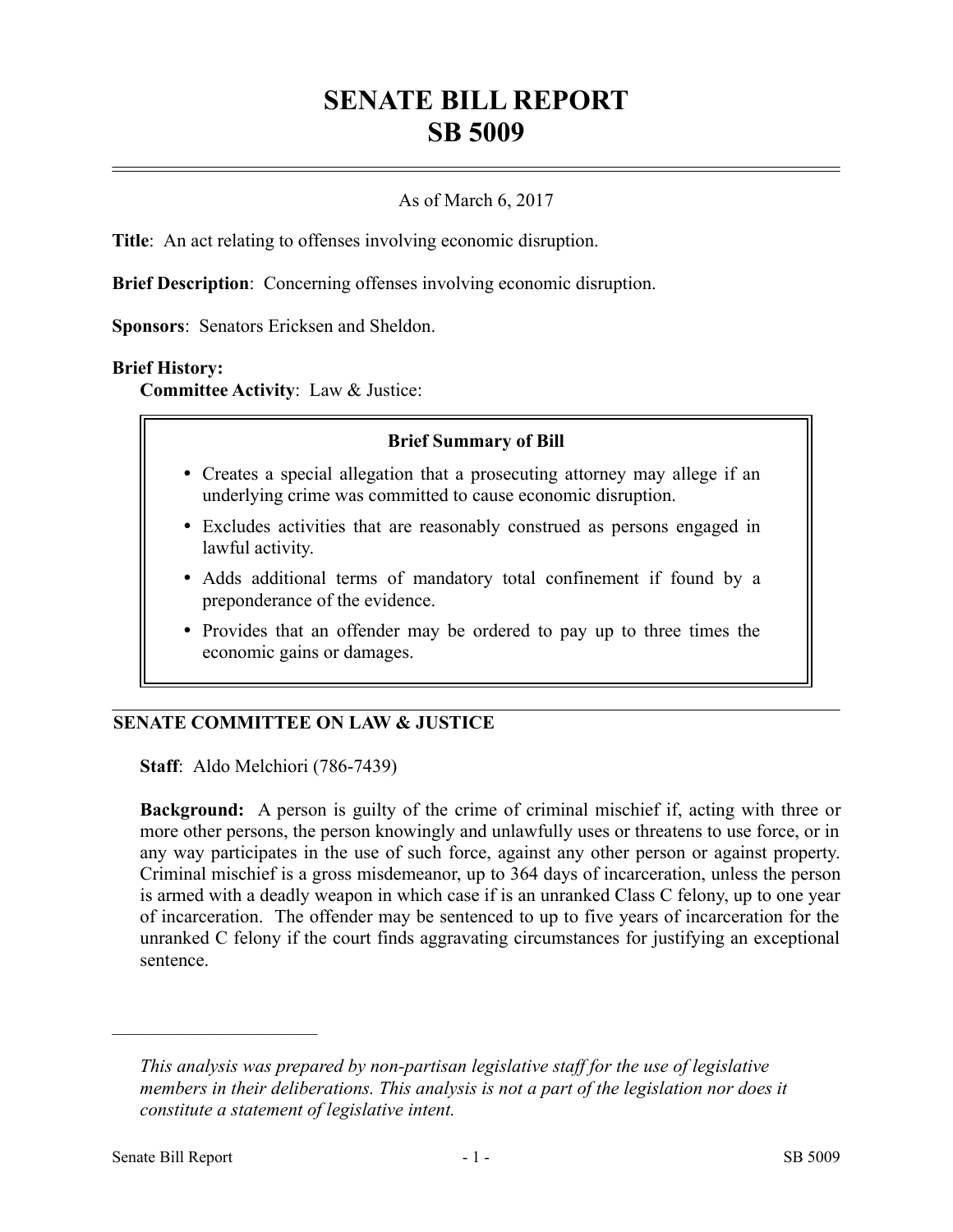A person is guilty of a misdemeanor, up to 90 days of incarceration, for failure to disperse if: the person congregates with a group of three or more other persons and there are acts of conduct within that group which create a substantial risk of causing injury to any person, or substantial harm to property; and the person refuses or fails to disperse when ordered to do so by a peace officer or other public servant engaged in enforcing or executing the law.

A person is guilty of disorderly conduct if the person: (1) uses abusive language and thereby intentionally creates a risk of assault; (2) intentionally disrupts any lawful assembly or meeting of persons without lawful authority; (3) intentionally obstructs vehicular or pedestrian traffic without lawful authority; or (4) intentionally engages in fighting or in tumultuous conduct or makes unreasonable noise, within 500 feet of: the location where a funeral or burial is being performed, a funeral home during the viewing of a deceased person, or a funeral procession or service if the person knows that the funeral procession or service is taking place and that the activity affects the procession or service. Disorderly conduct is a misdemeanor.

A person is guilty of false reporting if, with knowledge that the information reported, conveyed, or circulated is false, the person initiates or circulates a false report or warning of an alleged occurrence or impending occurrence of a fire, explosion, crime, catastrophe, or emergency knowing that the false report is likely to cause evacuation of a building, place of assembly, or transportation facility, or to cause public inconvenience or alarm. False reporting is a gross misdemeanor.

**Summary of Bill**: The Legislature recognizes and supports the ability of individuals to exercise their rights of free speech, press, and peaceful assembly. A prosecuting attorney may file a special allegation alleging that a person committed a criminal offense to cause economic disruption. If the defendant is convicted of the underlying criminal offense and the court finds, by a preponderance of the evidence, that the offense was committed to cause economic disruption, the following mandatory periods of total confinement are added to the underlying sentence:

- for a misdemeanor 60 days;
- for a gross misdemeanor 6 months; or
- for any felony 12 months.

The additional time of confinement runs consecutively to all other sentencing provisions. The offender may also be ordered to to pay up to three times the amount of the offender's gain or the victim's loss from the commission of the crime.

Economic disruption means to commit a crime intending to: influence the policy of a government by intimidation or coercion by obstructing, hindering, or delaying the passage of any train, truck, car, ship, boat, aircraft, or other vehicle or vessel engaged in the carriage, hauling, transport, shipment, or delivery of goods, cargo, freight, or other item, in commerce; or interfere with, tamper with, damage, or obstruct any pipeline facility, bulk oil terminal, marine terminal, tank car, waterborne vessel or barge, or power plant.

A person is an accomplice in the commission of the crime if, with knowledge that it will promote or facilitate the commission of the crime, the person: solicits, commands,